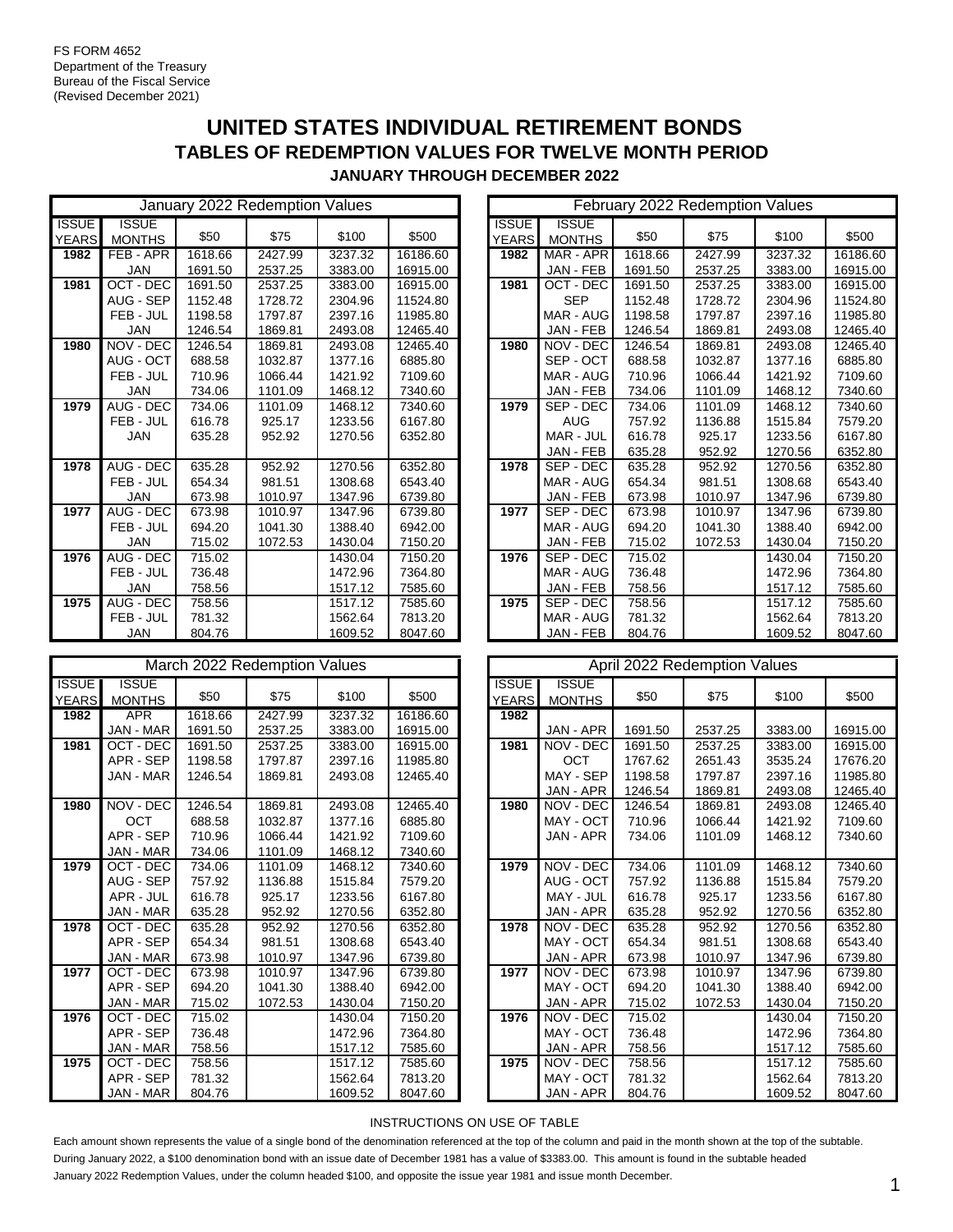## **UNITED STATES INDIVIDUAL RETIREMENT BONDS TABLES OF REDEMPTION VALUES FOR TWELVE MONTH PERIOD JANUARY THROUGH DECEMBER 2022**

May 2022 Redemption Values **ISSUE** YEARS ISSUE MONTHS \$50 \$75 \$100 \$500 **1982 1982** JAN - APR 1691.50 2537.25 3383.00 16915.00 **1982** JAN - APR 1691.50 2537.25 3383.00 16915.00 DEC 1691.50 2537.25 3383.00 16915.00 **1981** OCT - DEC 1767.62 2651.43 3535.24 17676.20 OCT - NOV 1767.62 2651.43 3535.24 17676.20 **1981** JUL - SEP 1198.58 1797.87 2397.16 11985.80 JUN - SEP 1198.58 1797.87 2397.16 11985.80 **1981** JAN - JUN 1246.54 1869.81 2493.08 12465.40 1980 JAN - MAY 1246.54 1869.81 2493.08 12465.40<br>**1980** DEC 1246.54 1869.81 2493.08 12465.40 DEC 1246.54 1869.81 2493.08 12465.40 **1980** NOV - DEC 1296.40 1944.60 2592.80 12964.00 NOV 1296.40 1944.60 2592.80 12964.00 **1980** JUL - OCT 710.96 1066.44 1421.92 7109.60 JUN - OCT 710.96 1066.44 1421.92 7109.60 **1980** JAN - JUN 734.06 1101.09 1468.12 7340.60 JAN - MAY 734.06 **1101.09** 1468.12 7340.60 **1980** 16 100.09 **1468.12** 7340.60 DEC 734.06 1101.09 1468.12 7340.60 **1979** AUG - DEC 757.92 1136.88 1515.84 7579.20 AUG - NOV 757.92 1136.88 1515.84 7579.20 **1979** JUL 616.78 925.17 1233.56 6167.80 JUN - JUL 616.78 925.17 1233.56 6167.80 **1979** JAN - JUN 635.28 952.92 1270.56 6352.80 JAN - MAY 635.28 952.92 1270.56 6352.80 **1979** DEC 635.28 952.92 1270.56 6352.80 **1978** JUL - DEC 654.34 981.51 1308.68 6543.40 JUN - NOV 654.34 981.51 1308.68 6543.40 **1978** JAN - JUN 673.98 1010.97 1347.96 6739.80 **JAN - MAY 673.98 1010.97 1347.96 6739.80**  DEC 673.98 1010.97 1347.96 6739.80 **1977** JUL - DEC 694.20 1041.30 1388.40 6942.00 JUN - NOV 694.20 1041.30 1388.40 6942.00 **1977** JAN - JUN 715.02 1072.53 1430.04 7150.20 JAN - MAY 715.02 1072.53 1430.04 7150.20 **No data 1976 |** DEC | 715.02 | | 1430.04 | 7150.20 **| | 1976 |** JUL - DEC | 736.48 | | 1472.96 | 7364.80 JUN - NOV | 736.48 1 1472.96 7364.80 JAN - JUN | 758.56 1 1517.12 7585.60 **1975 JAN - MAY 758.56 1517.12 7585.60** 1517.12 7585.60 1517.12 17585.60 **1975 |** DEC | 758.56 | | 1517.12 | 7585.60 **| | 1975** | JUL - DEC | 781.32 | | 1562.64 | 7813.20 JUN - NOV 781.32 1562.64 7813.20 **1975** JAN - JUN 804.76 1609.52 8047.60 JAN - MAY 804.76 **1609.52** 8047.60

|                              |                               |         | June 2022 Redemption Values |         |          |
|------------------------------|-------------------------------|---------|-----------------------------|---------|----------|
| <b>ISSUE</b><br><b>YEARS</b> | <b>ISSUE</b><br><b>MONTHS</b> | \$50    | \$75                        | \$100   | \$500    |
| 1982                         |                               |         |                             |         |          |
|                              | JAN - APR                     | 1691.50 | 2537.25                     | 3383.00 | 16915.00 |
| 1981                         | OCT - DEC                     | 1767.62 | 2651.43                     | 3535.24 | 17676.20 |
|                              | JUL - SEP                     | 1198.58 | 1797.87                     | 2397.16 | 11985.80 |
|                              | JAN - JUN                     | 1246.54 | 1869.81                     | 2493.08 | 12465.40 |
| 1980                         | NOV - DEC                     | 1296.40 | 1944.60                     | 2592.80 | 12964.00 |
|                              | JUL - OCT                     | 710.96  | 1066.44                     | 1421.92 | 7109.60  |
|                              | JAN - JUN                     | 734.06  | 1101.09                     | 1468.12 | 7340.60  |
| 1979                         | AUG - DEC                     | 757.92  | 1136.88                     | 1515.84 | 7579.20  |
|                              | <b>JUL</b>                    | 616.78  | 925.17                      | 1233.56 | 6167.80  |
|                              | JAN - JUN                     | 635.28  | 952.92                      | 1270.56 | 6352.80  |
| 1978                         | JUL - DEC                     | 654.34  | 981.51                      | 1308.68 | 6543.40  |
|                              | JAN - JUN                     | 673.98  | 1010.97                     | 1347.96 | 6739.80  |
| 1977                         | JUL - DEC                     | 694.20  | 1041.30                     | 1388.40 | 6942.00  |
|                              | JAN - JUN                     | 715.02  | 1072.53                     | 1430.04 | 7150.20  |
| 1976                         | JUL - DEC                     | 736.48  |                             | 1472.96 | 7364.80  |
|                              | JAN - JUN                     | 758.56  |                             | 1517.12 | 7585.60  |
| 1975                         | JUL - DEC                     | 781.32  |                             | 1562.64 | 7813.20  |
|                              | JAN - JUN                     | 804.76  |                             | 1609.52 | 8047.60  |

|                              |                               |         | July 2022 Redemption Values |         |          | <b>August 2022 Redemption Values</b> |                              |                        |         |         |         |          |
|------------------------------|-------------------------------|---------|-----------------------------|---------|----------|--------------------------------------|------------------------------|------------------------|---------|---------|---------|----------|
| <b>ISSUE</b><br><b>YEARS</b> | <b>ISSUE</b><br><b>MONTHS</b> | \$50    | \$75                        | \$100   | \$500    |                                      | <b>ISSUE</b><br><b>YEARS</b> | issue<br><b>MONTHS</b> | \$50    | \$75    | \$100   | \$500    |
| 1982                         | FEB - APR                     | 1691.50 | 2537.25                     | 3383.00 | 16915.00 |                                      | 1982                         | MAR - APR              | 1691.50 | 2537.25 | 3383.00 | 16915.00 |
|                              | <b>JAN</b>                    | 1767.62 | 2651.43                     | 3535.24 | 17676.20 |                                      |                              | JAN - FEB              | 1767.62 | 2651.43 | 3535.24 | 17676.20 |
| 1981                         | OCT - DEC                     | 1767.62 | 2651.43                     | 3535.24 | 17676.20 |                                      | 1981                         | OCT - DEC              | 1767.62 | 2651.43 | 3535.24 | 17676.20 |
|                              | AUG - SEP                     | 1198.58 | 1797.87                     | 2397.16 | 11985.80 |                                      |                              | <b>SEP</b>             | 1198.58 | 1797.87 | 2397.16 | 11985.80 |
|                              | FEB - JUL                     | 1246.54 | 1869.81                     | 2493.08 | 12465.40 |                                      |                              | MAR - AUG              | 1246.54 | 1869.81 | 2493.08 | 12465.40 |
|                              | <b>JAN</b>                    | 1296.40 | 1944.60                     | 2592.80 | 12964.00 |                                      |                              | JAN - FEB              | 1296.40 | 1944.60 | 2592.80 | 12964.00 |
| 1980                         | NOV - DEC                     | 1296.40 | 1944.60                     | 2592.80 | 12964.00 |                                      | 1980                         | NOV - DEC              | 1296.40 | 1944.60 | 2592.80 | 12964.00 |
|                              | AUG - OCT                     | 710.96  | 1066.44                     | 1421.92 | 7109.60  |                                      |                              | SEP-OCT                | 710.96  | 1066.44 | 1421.92 | 7109.60  |
|                              | FEB - JUL                     | 734.06  | 1101.09                     | 1468.12 | 7340.60  |                                      |                              | MAR - AUG              | 734.06  | 1101.09 | 1468.12 | 7340.60  |
|                              | <b>JAN</b>                    | 757.92  | 1136.88                     | 1515.84 | 7579.20  |                                      |                              | JAN - FEB              | 757.92  | 1136.88 | 1515.84 | 7579.20  |
| 1979                         | AUG - DEC                     | 757.92  | 1136.88                     | 1515.84 | 7579.20  |                                      | 1979                         | SEP - DEC              | 757.92  | 1136.88 | 1515.84 | 7579.20  |
|                              | FEB - JUL                     | 635.28  | 952.92                      | 1270.56 | 6352.80  |                                      |                              | <b>AUG</b>             | 782.56  | 1173.84 | 1565.12 | 7825.60  |
|                              | <b>JAN</b>                    | 654.34  | 981.51                      | 1308.68 | 6543.40  |                                      |                              | MAR - JUL              | 635.28  | 952.92  | 1270.56 | 6352.80  |
|                              |                               |         |                             |         |          |                                      |                              | JAN - FEB              | 654.34  | 981.51  | 1308.68 | 6543.40  |
| 1978                         | AUG - DEC                     | 654.34  | 981.51                      | 1308.68 | 6543.40  |                                      | 1978                         | SEP - DEC              | 654.34  | 981.51  | 1308.68 | 6543.40  |
|                              | FEB - JUL                     | 673.98  | 1010.97                     | 1347.96 | 6739.80  |                                      |                              | MAR - AUG              | 673.98  | 1010.97 | 1347.96 | 6739.80  |
|                              | <b>JAN</b>                    | 694.20  | 1041.30                     | 1388.40 | 6942.00  |                                      |                              | JAN - FEB              | 694.20  | 1041.30 | 1388.40 | 6942.00  |
| 1977                         | AUG - DEC                     | 694.20  | 1041.30                     | 1388.40 | 6942.00  |                                      | 1977                         | SEP - DEC              | 694.20  | 1041.30 | 1388.40 | 6942.00  |
|                              | FEB - JUL                     | 715.02  | 1072.53                     | 1430.04 | 7150.20  |                                      |                              | MAR - AUG              | 715.02  | 1072.53 | 1430.04 | 7150.20  |
|                              | <b>JAN</b>                    | 736.48  | 1104.72                     | 1472.96 | 7364.80  |                                      |                              | JAN - FEB              | 736.48  | 1104.72 | 1472.96 | 7364.80  |
| 1976                         | AUG - DEC                     | 736.48  |                             | 1472.96 | 7364.80  |                                      | 1976                         | SEP - DEC              | 736.48  |         | 1472.96 | 7364.80  |
|                              | FEB - JUL                     | 758.56  |                             | 1517.12 | 7585.60  |                                      |                              | MAR - AUG              | 758.56  |         | 1517.12 | 7585.60  |
|                              | <b>JAN</b>                    | 781.32  |                             | 1562.64 | 7813.20  |                                      |                              | JAN - FEB              | 781.32  |         | 1562.64 | 7813.20  |
| 1975                         | AUG - DEC                     | 781.32  |                             | 1562.64 | 7813.20  |                                      | 1975                         | SEP - DEC              | 781.32  |         | 1562.64 | 7813.20  |
|                              | FEB - JUL                     | 804.76  |                             | 1609.52 | 8047.60  |                                      |                              | MAR - AUG              | 804.76  |         | 1609.52 | 8047.60  |
|                              | JAN                           | 828.90  |                             | 1657.80 | 8289.00  |                                      |                              | JAN - FEB              | 828.90  |         | 1657.80 | 8289.00  |

| <b>August 2022 Redemption Values</b><br><b>ISSUE</b><br><b>ISSUE</b><br>\$50<br>\$75<br>\$100<br>\$500<br><b>YEARS</b><br><b>MONTHS</b><br>1691.50<br>MAR - APR<br>2537.25<br>3383.00<br>16915.00<br>1982<br>JAN - FEB<br>1767.62<br>2651.43<br>3535.24<br>17676.20<br>1981<br>OCT - DEC<br>2651.43<br>3535.24<br>17676.20<br>1767.62<br><b>SEP</b><br>1198.58<br>1797.87<br>2397.16<br>11985.80<br>MAR - AUG<br>1246.54<br>1869.81<br>2493.08<br>12465.40<br>JAN - FEB<br>1296.40<br>1944.60<br>2592.80<br>12964.00<br>1980<br>NOV - DEC<br>1296.40<br>1944.60<br>2592.80<br>12964.00<br>SEP - OCT<br>710.96<br>1066.44<br>1421.92<br>7109.60<br>MAR - AUG<br>1101.09<br>734.06<br>1468.12<br>7340.60<br>JAN - FEB<br>757.92<br>1136.88<br>1515.84<br>7579.20<br>1979<br>SEP - DEC<br>757.92<br>1136.88<br>1515.84<br>7579.20<br><b>AUG</b><br>1173.84<br>1565.12<br>7825.60<br>782.56<br>MAR - JUL<br>635.28<br>952.92<br>1270.56<br>6352.80<br>JAN - FEB<br>1308.68<br>6543.40<br>654.34<br>981.51<br>1978<br>SEP - DEC<br>981.51<br>654.34<br>1308.68<br>6543.40<br>MAR - AUG<br>673.98<br>1010.97<br>1347.96<br>6739.80 |           |        |         |         |         |  |  |  |  |
|------------------------------------------------------------------------------------------------------------------------------------------------------------------------------------------------------------------------------------------------------------------------------------------------------------------------------------------------------------------------------------------------------------------------------------------------------------------------------------------------------------------------------------------------------------------------------------------------------------------------------------------------------------------------------------------------------------------------------------------------------------------------------------------------------------------------------------------------------------------------------------------------------------------------------------------------------------------------------------------------------------------------------------------------------------------------------------------------------------------------------|-----------|--------|---------|---------|---------|--|--|--|--|
|                                                                                                                                                                                                                                                                                                                                                                                                                                                                                                                                                                                                                                                                                                                                                                                                                                                                                                                                                                                                                                                                                                                              |           |        |         |         |         |  |  |  |  |
|                                                                                                                                                                                                                                                                                                                                                                                                                                                                                                                                                                                                                                                                                                                                                                                                                                                                                                                                                                                                                                                                                                                              |           |        |         |         |         |  |  |  |  |
|                                                                                                                                                                                                                                                                                                                                                                                                                                                                                                                                                                                                                                                                                                                                                                                                                                                                                                                                                                                                                                                                                                                              |           |        |         |         |         |  |  |  |  |
|                                                                                                                                                                                                                                                                                                                                                                                                                                                                                                                                                                                                                                                                                                                                                                                                                                                                                                                                                                                                                                                                                                                              |           |        |         |         |         |  |  |  |  |
|                                                                                                                                                                                                                                                                                                                                                                                                                                                                                                                                                                                                                                                                                                                                                                                                                                                                                                                                                                                                                                                                                                                              |           |        |         |         |         |  |  |  |  |
|                                                                                                                                                                                                                                                                                                                                                                                                                                                                                                                                                                                                                                                                                                                                                                                                                                                                                                                                                                                                                                                                                                                              |           |        |         |         |         |  |  |  |  |
|                                                                                                                                                                                                                                                                                                                                                                                                                                                                                                                                                                                                                                                                                                                                                                                                                                                                                                                                                                                                                                                                                                                              |           |        |         |         |         |  |  |  |  |
|                                                                                                                                                                                                                                                                                                                                                                                                                                                                                                                                                                                                                                                                                                                                                                                                                                                                                                                                                                                                                                                                                                                              |           |        |         |         |         |  |  |  |  |
|                                                                                                                                                                                                                                                                                                                                                                                                                                                                                                                                                                                                                                                                                                                                                                                                                                                                                                                                                                                                                                                                                                                              |           |        |         |         |         |  |  |  |  |
|                                                                                                                                                                                                                                                                                                                                                                                                                                                                                                                                                                                                                                                                                                                                                                                                                                                                                                                                                                                                                                                                                                                              |           |        |         |         |         |  |  |  |  |
|                                                                                                                                                                                                                                                                                                                                                                                                                                                                                                                                                                                                                                                                                                                                                                                                                                                                                                                                                                                                                                                                                                                              |           |        |         |         |         |  |  |  |  |
|                                                                                                                                                                                                                                                                                                                                                                                                                                                                                                                                                                                                                                                                                                                                                                                                                                                                                                                                                                                                                                                                                                                              |           |        |         |         |         |  |  |  |  |
|                                                                                                                                                                                                                                                                                                                                                                                                                                                                                                                                                                                                                                                                                                                                                                                                                                                                                                                                                                                                                                                                                                                              |           |        |         |         |         |  |  |  |  |
|                                                                                                                                                                                                                                                                                                                                                                                                                                                                                                                                                                                                                                                                                                                                                                                                                                                                                                                                                                                                                                                                                                                              |           |        |         |         |         |  |  |  |  |
|                                                                                                                                                                                                                                                                                                                                                                                                                                                                                                                                                                                                                                                                                                                                                                                                                                                                                                                                                                                                                                                                                                                              |           |        |         |         |         |  |  |  |  |
|                                                                                                                                                                                                                                                                                                                                                                                                                                                                                                                                                                                                                                                                                                                                                                                                                                                                                                                                                                                                                                                                                                                              |           |        |         |         |         |  |  |  |  |
|                                                                                                                                                                                                                                                                                                                                                                                                                                                                                                                                                                                                                                                                                                                                                                                                                                                                                                                                                                                                                                                                                                                              |           |        |         |         |         |  |  |  |  |
|                                                                                                                                                                                                                                                                                                                                                                                                                                                                                                                                                                                                                                                                                                                                                                                                                                                                                                                                                                                                                                                                                                                              |           |        |         |         |         |  |  |  |  |
|                                                                                                                                                                                                                                                                                                                                                                                                                                                                                                                                                                                                                                                                                                                                                                                                                                                                                                                                                                                                                                                                                                                              | JAN - FEB | 694.20 | 1041.30 | 1388.40 | 6942.00 |  |  |  |  |
| 1977                                                                                                                                                                                                                                                                                                                                                                                                                                                                                                                                                                                                                                                                                                                                                                                                                                                                                                                                                                                                                                                                                                                         | SEP - DEC | 694.20 | 1041.30 | 1388.40 | 6942.00 |  |  |  |  |
|                                                                                                                                                                                                                                                                                                                                                                                                                                                                                                                                                                                                                                                                                                                                                                                                                                                                                                                                                                                                                                                                                                                              | MAR - AUG | 715.02 | 1072.53 | 1430.04 | 7150.20 |  |  |  |  |
|                                                                                                                                                                                                                                                                                                                                                                                                                                                                                                                                                                                                                                                                                                                                                                                                                                                                                                                                                                                                                                                                                                                              | JAN - FEB | 736.48 | 1104.72 | 1472.96 | 7364.80 |  |  |  |  |
| 1976                                                                                                                                                                                                                                                                                                                                                                                                                                                                                                                                                                                                                                                                                                                                                                                                                                                                                                                                                                                                                                                                                                                         | SEP - DEC | 736.48 |         | 1472.96 | 7364.80 |  |  |  |  |
|                                                                                                                                                                                                                                                                                                                                                                                                                                                                                                                                                                                                                                                                                                                                                                                                                                                                                                                                                                                                                                                                                                                              | MAR - AUG | 758.56 |         | 1517.12 | 7585.60 |  |  |  |  |
|                                                                                                                                                                                                                                                                                                                                                                                                                                                                                                                                                                                                                                                                                                                                                                                                                                                                                                                                                                                                                                                                                                                              | JAN - FEB | 781.32 |         | 1562.64 | 7813.20 |  |  |  |  |
| 1975                                                                                                                                                                                                                                                                                                                                                                                                                                                                                                                                                                                                                                                                                                                                                                                                                                                                                                                                                                                                                                                                                                                         | SEP - DEC | 781.32 |         | 1562.64 | 7813.20 |  |  |  |  |
|                                                                                                                                                                                                                                                                                                                                                                                                                                                                                                                                                                                                                                                                                                                                                                                                                                                                                                                                                                                                                                                                                                                              | MAR - AUG | 804.76 |         | 1609.52 | 8047.60 |  |  |  |  |
|                                                                                                                                                                                                                                                                                                                                                                                                                                                                                                                                                                                                                                                                                                                                                                                                                                                                                                                                                                                                                                                                                                                              | IAN - FFR | 828.90 |         | 165780  | 8289.00 |  |  |  |  |

### INSTRUCTIONS ON USE OF TABLE

Each amount shown represents the value of a single bond of the denomination referenced at the top of the column and paid in the month shown at the top of the subtable. During May 2022, a \$100 denomination bond with an issue date of October 1981 has a value of \$3535.24. This amount is found in the subtable headed May 2022 Redemption Values, under the column headed \$100, and opposite the issue year 1981 and issue month October.